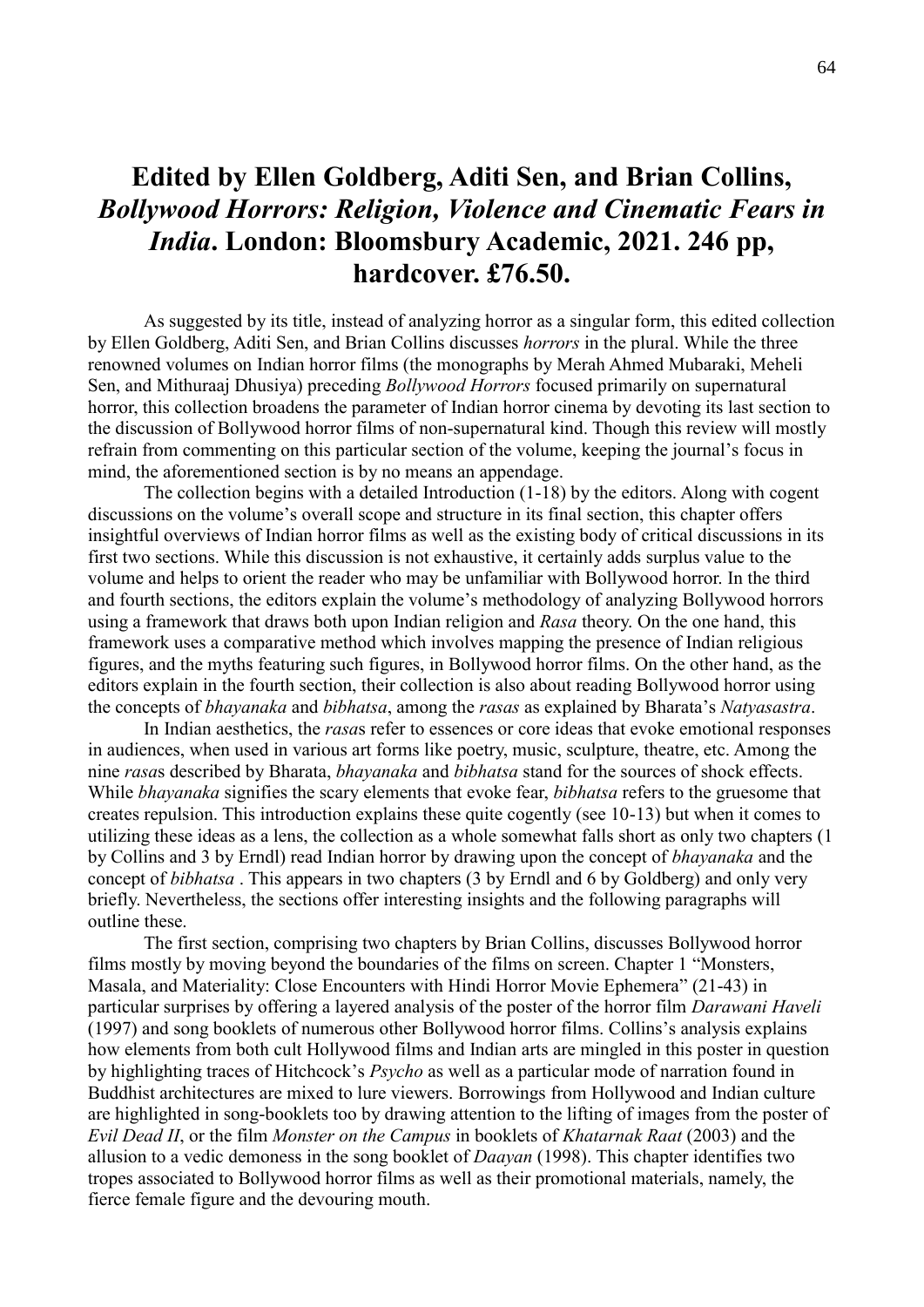The second chapter by Collins "Vampire Man Varma: The Untold Story of the 'Hindu Mystic' Who Decolonized *Dracula*," (44-65) despite its interesting premise, appears comparatively underexplored. While the premise, that is, an assessment of the contribution of the underrated (and at times misinterpreted, see 55-59) Indian horror scholar Devendra Prasad Varma in Indianizing the vampire figure promises of a much awaited discussion, towards the end the analysis becomes sketchy. For instance, when Collins claims Verma's association of Tantra and vampirism influenced Bollywood horror films like *Bhayaanak* (1979), *Veerana* (1988), *Bandh Darwaza* (1990) he speaks of the presence of "Indian cinematic *vampires*" (46) in each of these films but instead of discussing these films and the vampires featured therein individually, he focuses only on the film *Bandh Darwaza*. Collins argues that the Eastern fanged deities of Tibet, Nepal, and Mongolia are the source of the western figure of the vampire. But rather than argue this fully, Collins limits his discussion merely to the analysis of Varma's writings (59-61). Even Mary Hallab's brief and slightly sarcastic assessment (*Vampire God: The Allure of the Undead in Western Culture*, p. 71) of Varma's observations regarding the Eastern lineage of vampires mentioned how Varma drew parallels between the vampire and Eastern deities like the Nepalese God of Death, but Collins's chapter ignores even this kind of detail .

The first two chapters of the second section (Chapter 3, "Divine Horror and the Avenging Goddess in Bollywood" and 4, "Horrifying and Sinister Tantriks") further explore the presence of figures from Indian religion in Bollywood horror films by devoting separate chapters to the figures of the avenging goddess (a figure that Collins's first chapter traces to a vedic demoness) and evil *tantrik*s. Along with these, this section analyzes re-writing of Indian myths in Bollywood horrors in Chapter 5 "Do you want to know the Raaz?: Tropes of Madness and Immorality in Bollywood Horror" (94-111) using Vikram Bhatt's *Raaz* (2002) as a case-study. Chapter 3(69-77) by Kathleen M. Erndl, published posthumously, offers notable insights like the mixing of all the *rasa*s in the *Masala* Bollywood films and an exploration of select avenging goddess films of Bollywood that studies how these films create effects of horror utilizing the rasas known as *bhayanaka* and *bibhatsa*.

Chapter 4(78-93) by Hugh B. Urban moves the discussion from the goddesses to their ruthless followers known as tantriks in his study of the Bollywood films *Gehrayee* (1980), *Jaadugar* (1989), *Sangharsh* (1999) and the Telugu film *Ammoru* (1995). The chapter captures a number of notable features of Bollywood films featuring evil *tantrik*s like their final defeats in the hands of the embodiments of holiness (like the holy sadhu, the virtuous trickster or the goddess herself) and their cultural appropriation of Hollywood horror classics like *Indiana Jones and the Temple of Doom*, *The Silence of the Lambs*, etc. Despite such remarkable insights, Urban's chapter ultimately ends up offering a homogenized view of the portrayal of *tantrik*s in Indian popular films and literature. Going by Urban's chapter, tantriks appears only as a charlatan figure in traditional Sanskrit literature as well as comparatively recent Bollywood films or famous literary texts like *Kapalkundala* (1866) which completely ignores examples of famous films like *Bhoolbhulaiyaa* (2007) or the stories featuring Taranath Tantrik, where the *tantrik* figure appears as the savior.

Adding variety to the section, Aditi Sen's chapter on the surprise hit film *Raaz* discusses the film's re-writing of traditional Indian myth of Satyavan and Sabitri, thereby highlighting a subversive potential of Bollywood horrors. This otherwise well-knit discussion, however occasionally leads the readers astray when it finds a parallel between Malini's (the antagonist of the film) craving of sex and the *Petni*'s (a folkloric female ghost popular in Bengal) craving of fish or when it claims that Stoker's *Dracula* is *clearly* borrowed from the Indian legends of *Betaal* in an endnote. In both cases, these conclusions are tenuous and require more full support.

Overall, the collection marks a promising start of critical discussions of the connections between Indian religion, myth, and Bollywood horror films. Apart from helping the global horror enthusiast take a notable step toward exploring the wide variety of Bollywood horrors, these essays will aid scholars of religious studies by drawing attention to the notable afterlives of the avenging female goddess of Hindu religion as well as the vilification of *tantra* and its followers across cultures. Most importantly, the collection caters to the cross-cultural approach of religious studies